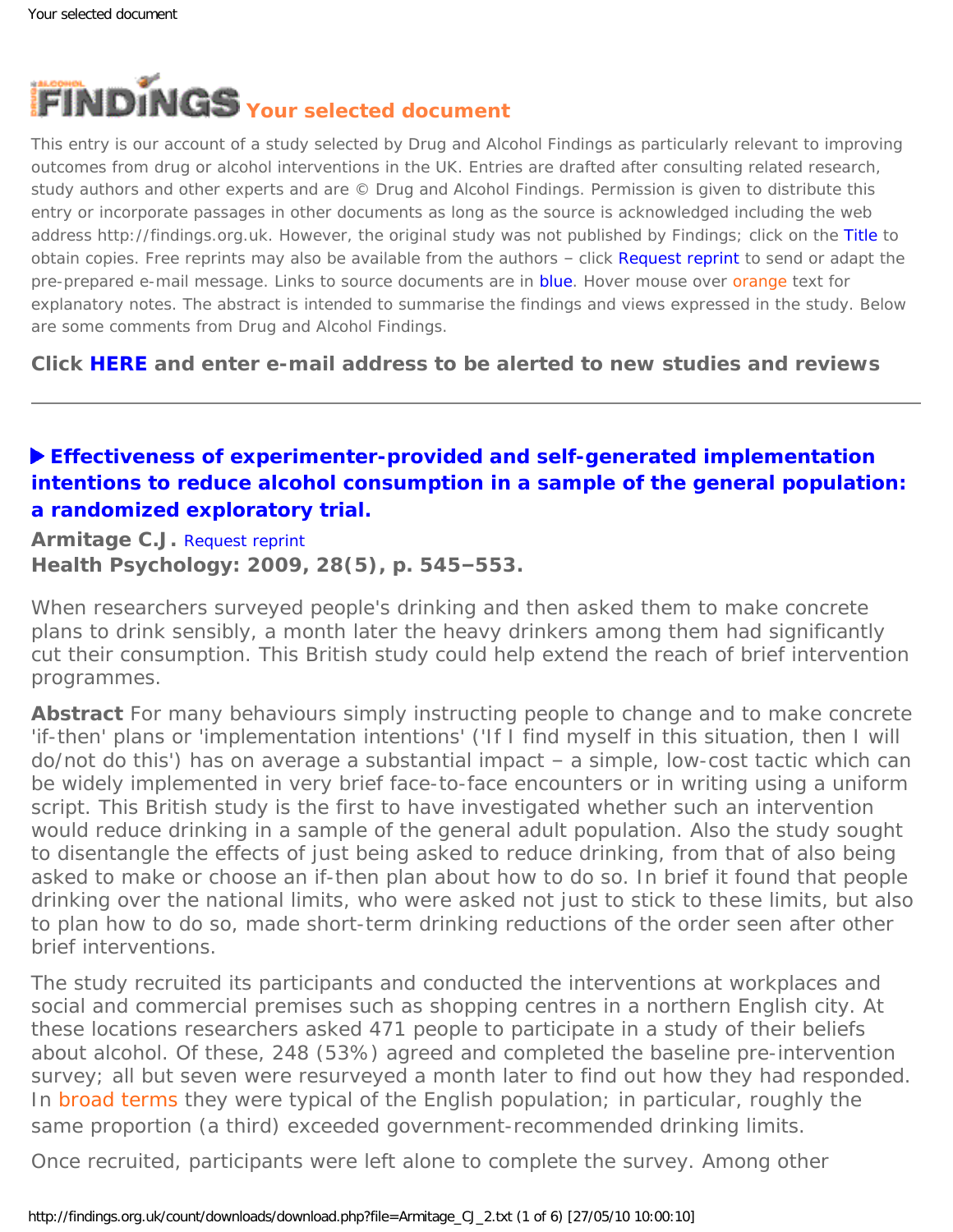questions, it asked them what types and number of alcoholic drinks they consumed in a typical week. A header on each page reminded them of [UK safe-drinking limits.](#page-0-0) Though the survey was the same for everyone, there were either none or one of three types of instructions at the end (described below). These four variants of the survey form were sorted into a random order and sequentially handed to participants without the datagatherers knowing who had got which. A code chosen by the participant was used to link baseline to follow-up surveys.



The four variants were:

• no instructions:

• a [strong request](#page-0-0) to plan to drink safely and a space to write down their plans;

• the same request plus an instruction to choose and write down in the space provided one of [three pre-set](#page-0-0) if-then plans;

• the same request plus [an instruction](#page-0-0) to formulate and write down their own plans in the space provided.

A month later none of the interventions had materially affected the alcohol consumption of the two thirds of people already drinking within guidelines. In contrast, the four variants of the baseline survey had significantly different impacts on the heavy-drinking third. Among these, the greatest reductions (down about [1.3 or 1.4 units](#page-0-0) a day from on average about 6 units) were in the groups asked to choose or to formulate a plan *chart*. Both these instructions were significantly more effective than just asking people to plan to drink within the guidelines (reduction from [7.8 to 7.1 units](#page-0-0) a day) or giving no instructions at all (virtually no change).

The net result was that after being asked to select and write down a plan, the equivalent of 10 out of 100 people moved to drinking within recommended limits. For the group asked to formulate and write down their own plans, the corresponding figure was 18 out of 100.

Though it was among the most effective options, across the whole sample just 29% fully complied with the preset plan instructions by copying down the one they had selected; however, all but two partially complied by marking their choice. The degree of compliance made no difference to the degree of drinking reductions nor did the choice of plan. In contrast, whether people complied with the instruction to formulate and write down their own plan was decisive; regardless of the type of plan they formulated, the roughly half who followed the instruction cut their drinking by nearly a unit a day; on average the remainder made virtually no reduction.

Also assessed were changes in whether people said they had made a detailed plan to drink within national guidelines, whether they definitely intended to do so, their confidence in their abilities to do so, and the degree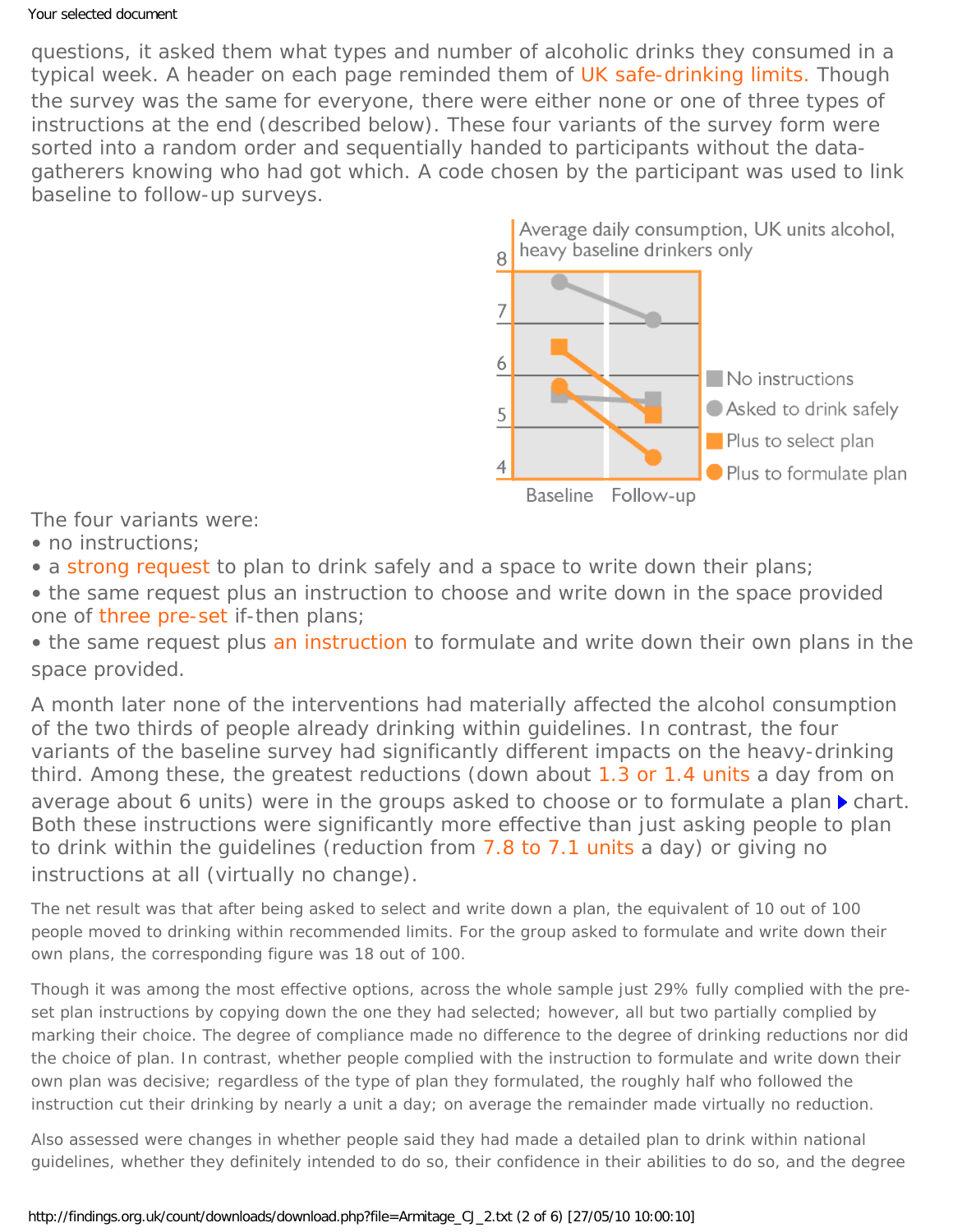to which they felt they monitored and controlled their drinking. None of these were affected differently by the variants of the baseline survey.

For the author the key finding was that whether presented with a selection or asked to write down their own, supplementing a request to plan to drink moderately with an instruction to choose/make a concrete plan led to significantly greater drinking reductions, seemingly without affecting the drinker's awareness of the process. These findings are in line with studies suggesting that pre-planning of this kind helps instil an automatic reaction to the situation planned for. The [magnitude of the impact](#page-0-0) was comparable to that of short-term follow-ups of [brief alcohol interventions](http://dx.doi.org/10.1046/j.1360-0443.2002.00018.x) in general among non-treatment populations, yet the featured study's interventions were briefer than many 'brief interventions', they were not tailored in any way to the individual, and the study was conducted not in the controlled environment of a clinic, but in locations such as workplaces and shopping centres. These simple but effective interventions may confer even greater benefits in clinical practice. Heavier drinkers most often followed the instruction to formulate their own plans. These compliers made the greatest reductions, suggesting this tactic may have a role among people seeking or in need of help for problem drinking.

FINDINGS These comments are expanded on and added to under the subheadings below. The tactics tested in the featured study and in others of alcohol implementation intentions are already embedded in the **brief intervention protocol** recommended for GPs in England. One way to see the study is that it stripped down this protocol to those shared elements, including the selection or formation of concrete plans to drink within guidelines, and reformatted them as a *very* brief written intervention requiring no clinical contact*[more below](#page-3-0)*. Such interventions also share similarities with brief interventions based on motivational interviewing, a popular and effective format, and show once again that written materials can be an effective alternative to face-to-face advice. Brevity, low staffing requirements and feasibility in non-clinical settings mean these interventions offer a way to extend the reach of brief interventions beyond hospitals and GPs' surgeries.

The featured study overcame one limitation of two similar earlier studies in England, both of which recruited only university students*[more below](#page-3-1)*. But all three had very short follow-up periods – at the most eight weeks. Certainly brief interventions [can have](https://findings.org.uk/topic_results.php?allCodes%5B%5D=M6.1x+screening+briefx+%21seeking&othfeat%5B%5D=persistence) longlasting effects. It remains to be seen whether impacts of this type of intervention would persist in the absence of follow-up monitoring and the authority and gravity given by advice from a professional who has identified that you personally are at risk.

## About the study

Inevitably there are questions over whether the results of the study would be replicated in routine practice across the adult population. Nearly half the people asked to participate declined, a result which might simply mean that they happened (for example) to be busier, but which might also reflect characteristics such as preparedness to reflect on their drinking which could affect how they responded to the interventions. Those who participated had already [committed to cooperate](#page-0-0) with the study before they encountered the interventions, a sequence which would not occur in normal practice. Research subjects often do not clear distinguish the research part of the process from the intervention, so some may have felt obliged to follow instructions and perhaps even to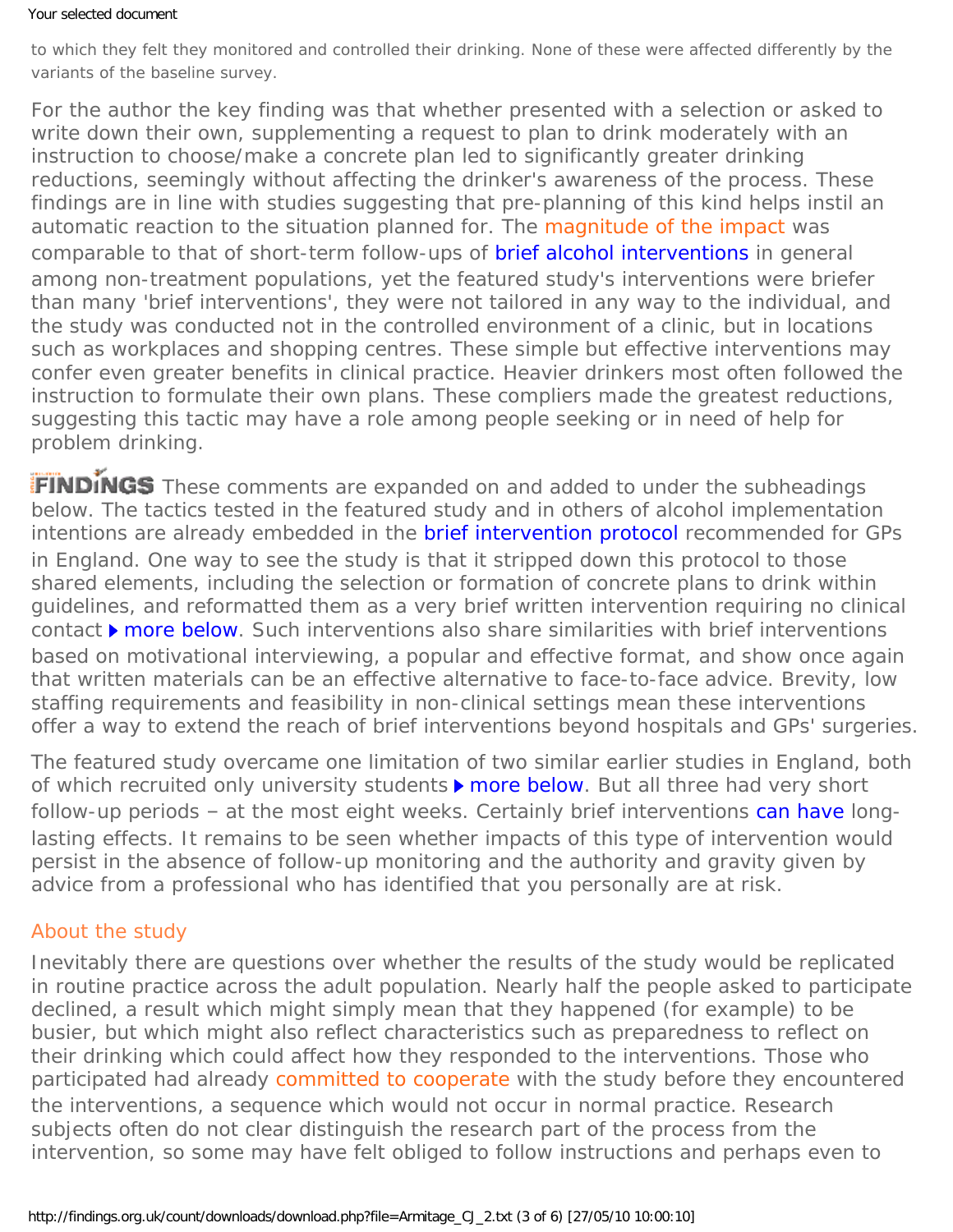try to implement plans. The effect would have been to magnify the impacts of the active interventions. Against this, impacts could actually be greater in normal practice, when the instructions might for example be delivered and their implementation monitored by a figure such as GP in a surgery rather than a researcher in a shopping centre.

There were hints in the findings that asking people to formulate and write down their own plans led to a more polarised response than providing pre-set plans. Some degree of compliance with the instructions was easier when options were set out in advance and participants could just select one. Demanding more intellectual effort and insight, the 'formulate your own' instruction polarised the sample in to compliers and non-compliers and, associated with this, in to those who on average did or did not reduce their drinking. Since it was the heavier drinkers who tended to comply with the instructions, it suggests this variant may best stimulate clinically meaningful change at the heavier end of the spectrum of risky drinking in the general non-treatment population.

### <span id="page-3-1"></span>Other implementation-intention studies

A [meta-analysis](#page-0-0) combining results from studies of interventions involving instructions to make if-then plans [found that](http://dx.doi.org/10.1016/S0065-2601(06)38002-1) on average these had (in relation to brief interventions generally) a substantial impact on behaviours as diverse as getting down to writing a CV, recycling waste, or adopting a low-fat diet. The analysts argued that concrete if-then plans make it more likely that the intention to change will be realised because they create a strong mental link between an anticipated situation and an effective action to achieve the intended goal, preparing the ground in advance and shielding the person from distracting or contrary influences.

Of the 63 reports combined in this analysis, just one involved drinking. Later the same lead author conducted another alcohol study. Both involved university students in England. [In the first](http://alcalc.oxfordjournals.org/cgi/content/abstract/31/6/577) students were lectured about the risks of 'binge' drinking and asked to drink within recommended limits. About half were then randomly allocated to receive written materials which asked them to choose one of six ways to refuse a drink (such as, "No thanks, I am driving") or to formulate their own. They were also asked to say when and where they would do this, adding the 'if' component of their if-then plan. Relative to those just asked to change, two weeks later those also asked to make a concrete plan had 'binged' less often and reduced their binge drinking more, despite not consciously having a stronger intention to avoid excessive drinking. In [the later study,](http://dx.doi.org/10.1093/alcalc/agl083) [moderate](#page-0-0)[drinking](#page-0-0) students completed surveys to record their weekend (Friday and Saturday night) drinking habits. Half were also randomly allocated to be given a leaflet which told them the recommended drinking limits, pointed out the benefits of reducing their drinking, asked them to select one of six concrete ways of doing so, and to decide when and where they would implement this plan. Eight weeks later the surveys were repeated. Results were analysed for the subsamples of students who had previously drunk excessively on Fridays or Saturdays. Students asked to choose a plan were now drinking less on Fridays than those not asked to make plans, and among the women, fewer were now drinking to excess. Possibly because such drinking was more deeply embedded, there were no impacts on drinking among men or on Saturdays.

### <span id="page-3-0"></span>Parallels with other brief interventions

Typical and promising brief alcohol advice approaches for primary care have been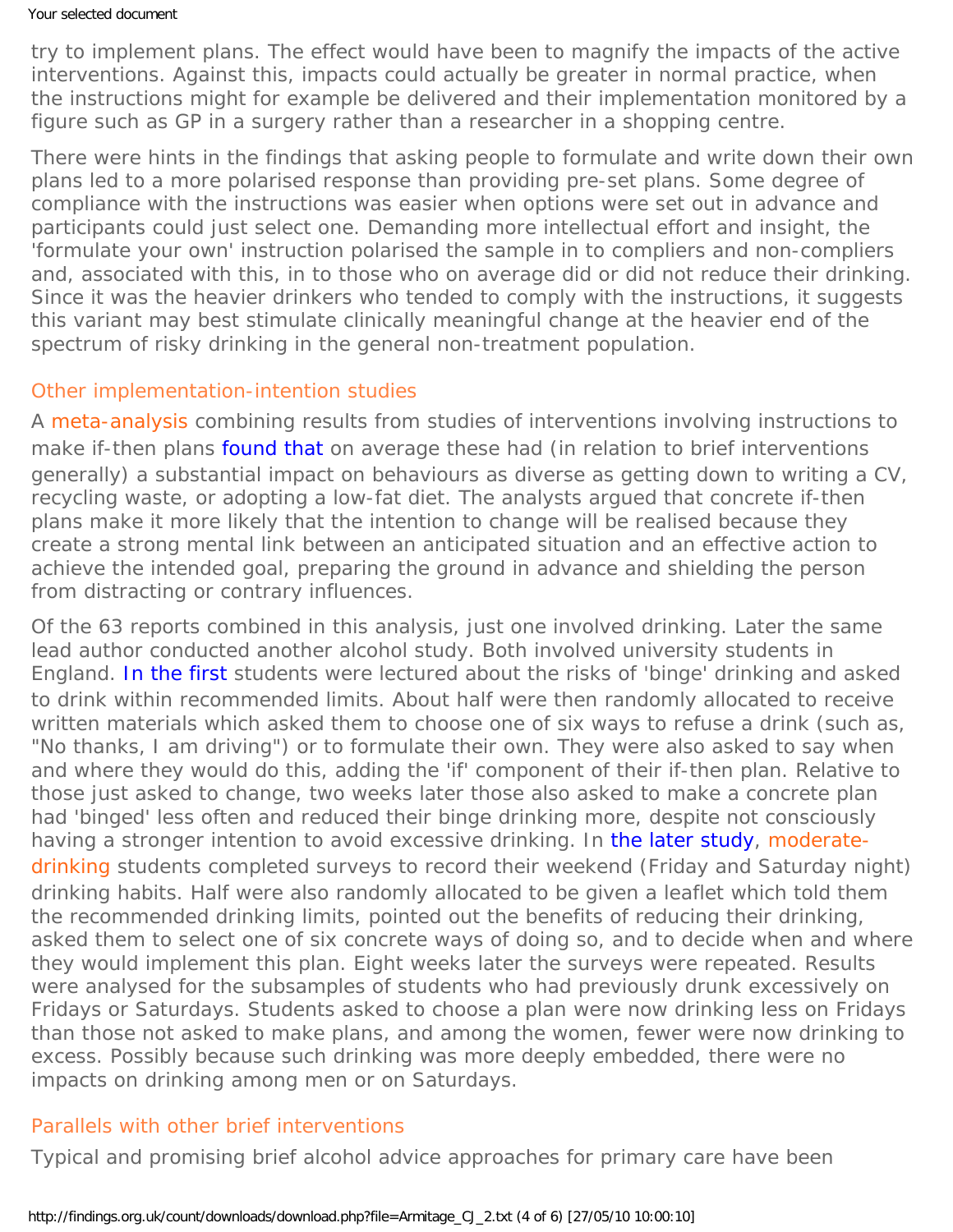codified by the [How much is too much?](http://www.ncl.ac.uk/ihs/news/item/?brief-interventions-alcohol-and-health-improvement) project, whose materials are recommended in [English commissioning guidelines](http://www.primarycarecontracting.nhs.uk/uploads/primary_care_service_frameworks/primary_care_service_framework_-_alcohol_v9_final.pdf) **b** [below](#page-4-0). The project's [brief intervention protocol](http://www.ncl.ac.uk/ihs/assets/pdfs/hmitm/level1simplebriefintervention.pdf) contains elements very similar to the intervention tested in the featured study and others. It calls for patients to be reminded of safer drinking guidelines and of how much they are drinking, says they should aim to drink within the guidelines, and asks them to make and record a concrete plan to do so. To aid this process it offers [a menu](#page-0-0) of plans they can select from and/or an opportunity to formulate their own plans.

There is also a striking parallel between the presumed mechanisms of change in the featured study and those of motivational interviewing, the most common basis for brief alcohol interventions. Studies have found that the strength (the difference, for example, between 'I hope to' and 'I will') of a client's commitment to change versus non-change as expressed towards the end of a motivational interview predicted who later would control their substance use ([1](https://findings.org.uk/count/downloads/download.php?file=Ashton_M_33.pdf) [2](http://dx.doi.org/10.1037/a0016830)). The end of each session was decisive rather than average commitment strength across the session, because it was then that clients were faced with concretising the discussion into an explicit and viable change plan. When it worked, the therapy did so by fostering expressions of strong commitment leading to concrete plans.

So too in the featured study, the agreement to participate in the study, the survey getting patients to rehearse how much they drank, the reminder on each page of how much was safe to drink, and the request to drink within these limits, led up to an opportunity to choose or formulate a concrete plan and to write it down or at least say it oneself, an action which at face value represents a [strong commitment](http://dx.doi.org/10.1016/S0065-2601(06)38002-1) to change. When no such plan was either chosen or written down, drinking reductions were significantly less likely. This can be thought of as mini-motivational-style process conducted entirely in writing and without therapist input.

There were other parallels too. When motivational interviews are conducted with (as in the featured study) people who are not seeking treatment, feedback of assessment results [significantly augments](https://findings.org.uk/count/downloads/download.php?file=Lundahl_B_2.txt) their effectiveness. Feedback was also implicit in the featured intervention, but (as with [motivational interviewing](https://findings.org.uk/count/downloads/download.php?file=Walters_ST_9.txt)) it did not maximise change unless accompanied by a concrete, explicit, commitment to change and a change plan. In these populations, too, a motivational approach conducted according to a common template [works as well](https://findings.org.uk/count/downloads/download.php?file=Lundahl_B_2.txt) as a non-standardised one. So too in the featured study, the interventions followed a common template which the participant filled in according to their individual preferences.

Also in non-treatment seeking populations, very brief interventions and those based entirely or primarily on written materials are often just as effective as longer face-to-face interventions [\(1](https://findings.org.uk/count/downloads/download.php?file=BI_ward.nug)[2](https://findings.org.uk/count/downloads/download.php?file=nug_6_9.pdf)). As in the featured study, typically these materials enable the recipient to compare themself against drinking norms, offer advice, and seek commitment to change.

### <span id="page-4-0"></span>Policy context

English quidelines for commissioning brief interventions from GPs recommend [an](http://www.ncl.ac.uk/ihs/news/item/?brief-interventions-alcohol-and-health-improvement) [approach](http://www.ncl.ac.uk/ihs/news/item/?brief-interventions-alcohol-and-health-improvement) similar in several ways to that tested in the featured study and in the other alcohol implementation intention studies described *[above](#page-3-0)*. The commissioning guidelines designate such services as 'enhanced', meaning that GPs are not required to undertake this work unless they have agreed to do so under contract to their local health authority, and authorities are not required to ensure its provision in their areas. As [feared](http://www.edact.org/pub_docs/Addressing_Alcohol_Through_The_New_GP_Contract.pdf) by England's national alcohol charity, in 2008 an [audit](https://findings.org.uk/count/downloads/download.php?file=NAO_2.txt) of health service provision found that